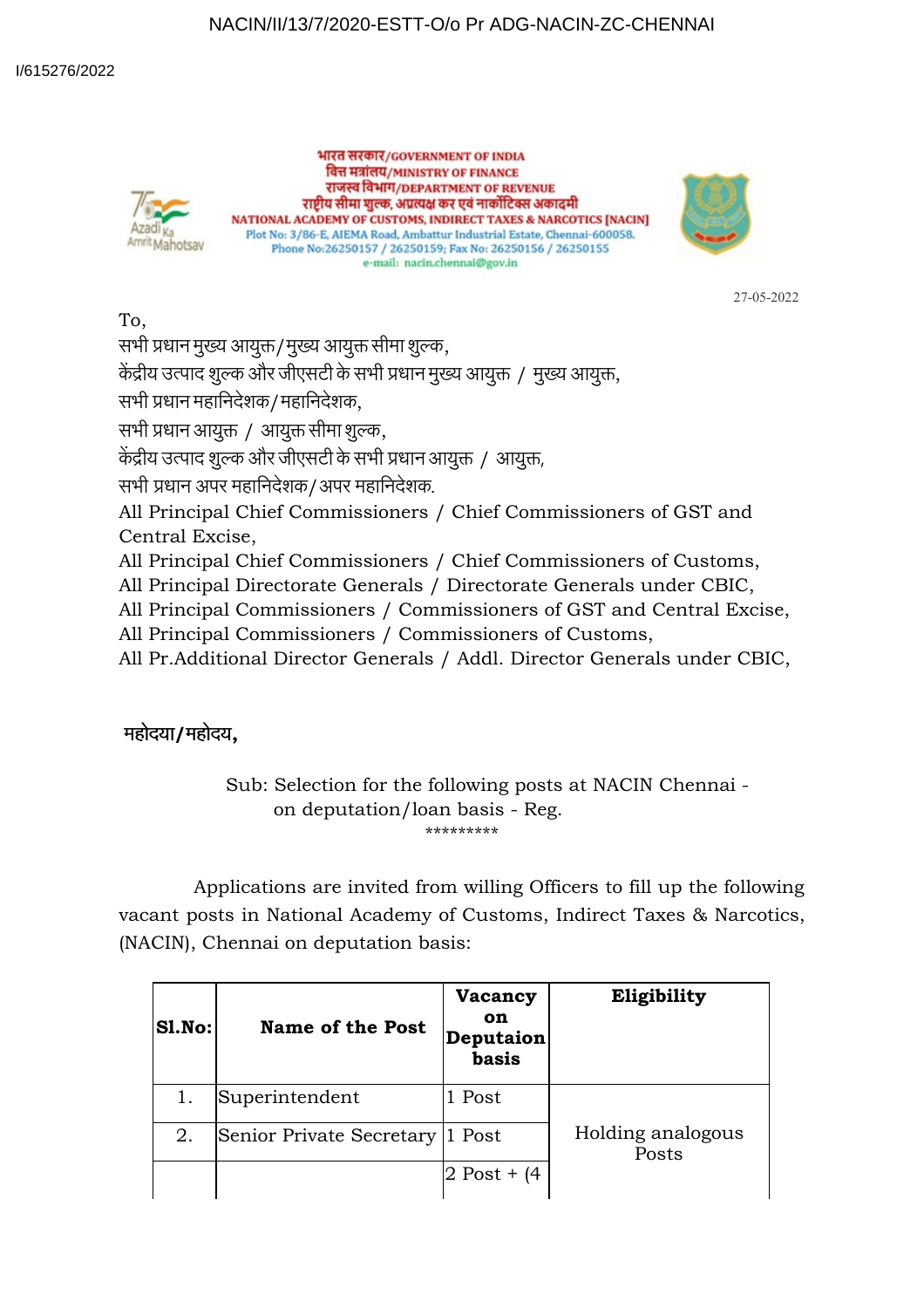| 3. | Inspector                         | posts on<br>loan basis) |                                                                                                              |
|----|-----------------------------------|-------------------------|--------------------------------------------------------------------------------------------------------------|
| 3. | Stenographer- Grade-1             | 1 Post                  | Holding analogous<br>Posts<br>or<br>*** Stenographer Gr-II<br>with at least 3 years of<br>qualifying service |
| 4. | <b>Executive Assistant</b>        | 1 Post                  | Holding analogous<br>Posts<br>or<br>*** Tax Assistant with<br>at least 3 years of<br>qualifying service      |
| 5. | Driver Special Grade $-1$  1 Post |                         | Holding analogous<br>Posts                                                                                   |
| 6. | Driver Grade - I                  | 1 Post                  |                                                                                                              |
| 7. | Head<br>Havaildar<br>Havildar     | 2 Post                  | Holding analogous<br>Posts                                                                                   |
| 8. | Multi-Tasking Staff               | 1 Post                  |                                                                                                              |

\*\*\* - if selected, they would be drawing pay in their own cadre and Grade Pay

2. Officers selected for a posting in the NACIN, Chennai on deputation basis would normally be appointed for a period for three Years and will not ordinarily exceed 5 years. The loan period will be for 2 years initially and will not ordinarily exceed 3 years. The willing officers may expressly give their willingness for posting on deputation or loan basis. It may be made clear to the willing officers that the option once exercised would be final and in the event of selection in this Directorate, they will not be allowed to withdraw the same.

3. It is requested that this circular may be brought to the notice of all officers in the formations in your jurisdiction and the applications of the willing officers may be forwarded to this office furnishing the following par ticulars **on or before 20 th June, 2022 by email to nacin.chennai@gov.in** The candidates may be advised to forward their applications **only through the Proper channel** and no Advance copy